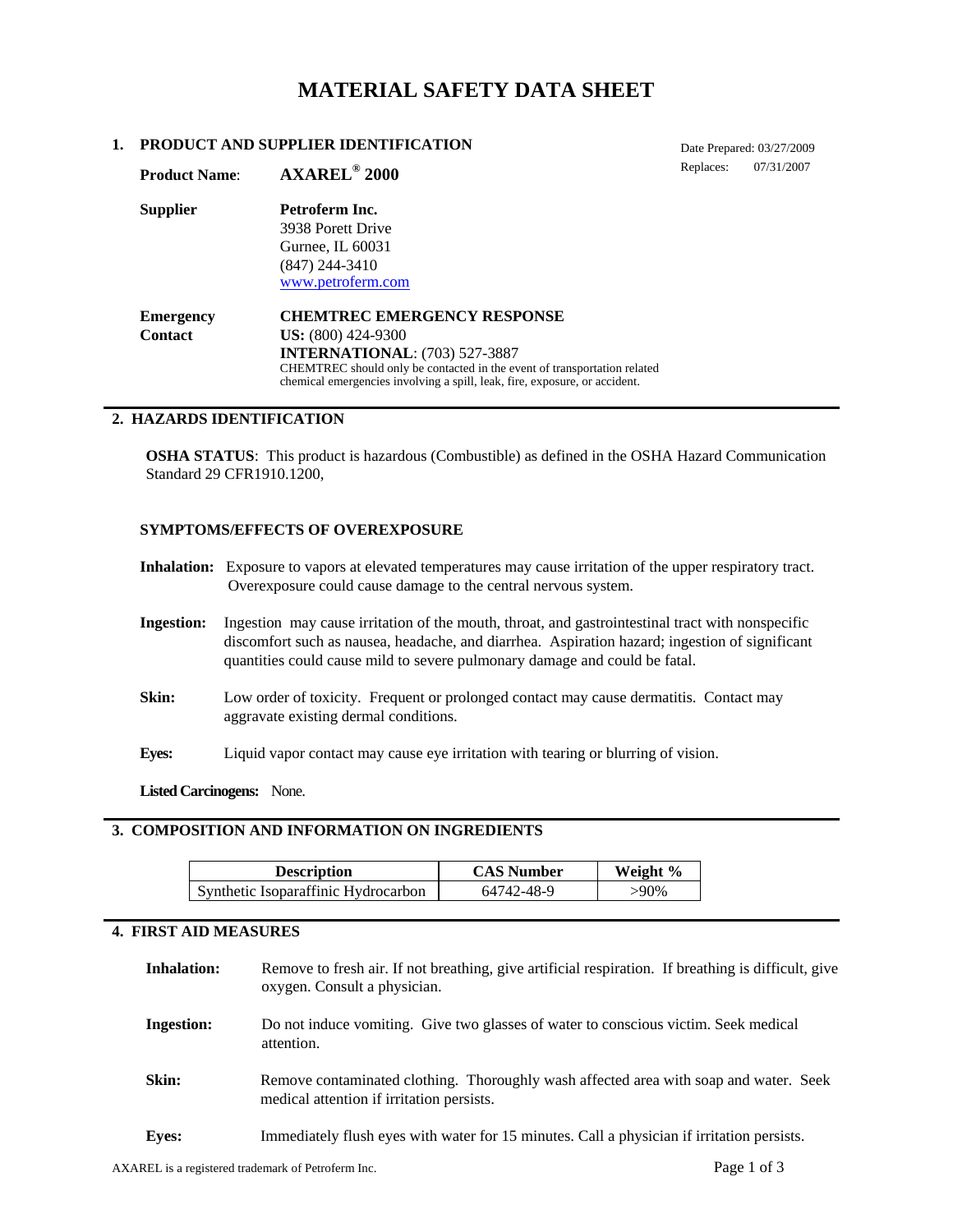## **5. FIRE FIGHTING MEASURES**

| <b>Extinguishing Media:</b>                        | Dry chemical, chemical foam, carbon dioxide. Class BC, ABC fire<br>extinguisher.                                                      |  |
|----------------------------------------------------|---------------------------------------------------------------------------------------------------------------------------------------|--|
| <b>Special Fire Fighting</b><br><b>Procedures:</b> | Self-contained positive pressure breathing apparatus and protective clothing<br>should be worn in fighting fires involving chemicals. |  |
| <b>Unusual Fire and Explosions Hazards:</b>        | None known.                                                                                                                           |  |

### **6. ACCIDENTAL RELEASE MEASURES**

Contain spilled material and absorb with inert material, then place in chemical waste container. Do not allow spilled material to enter drains or waterways. Observe government regulations.

## **7. HANDLING AND STORAGE**

Store in original container, preferably in a cool, ventilated, fire-resistant building. Avoid overheating or freezing. Since empty containers may retain product residues (vapor, liquid, or solid) all label precautions must be observed. Use proper bonding and/or grounding procedure when transferring.

## **8. EXPOSURE CONTROLS – PERSONAL PROTECTION**

| <b>Constituent</b>      |                                                                                                    | <b>CAS Number</b> | <b>Exposure guideline</b>                                                 |
|-------------------------|----------------------------------------------------------------------------------------------------|-------------------|---------------------------------------------------------------------------|
| Synthetic Isoparaffinic |                                                                                                    | 64742-48-9        | <b>OSHA PEL:</b> None established                                         |
| Hydrocarbon             |                                                                                                    |                   | <b>ACGIH TLV:None Established</b>                                         |
|                         |                                                                                                    |                   | Manufacturer: Recommends a TWA of 1200mg/m <sup>3</sup>                   |
|                         |                                                                                                    |                   | (171 ppm) based on total hydrocarbons                                     |
| <b>Respiratory:</b>     | Use NIOSH/MSHA approved respirator if ventilation is not sufficient and if mists are<br>generated. |                   |                                                                           |
| <b>Ventilation:</b>     | Use general or local exhaust to maintain vapors within exposure limits.                            |                   |                                                                           |
| <b>Clothing/Glove:</b>  |                                                                                                    |                   | Chemically resistant gloves should be used with all industrial chemicals. |
| <b>Eve Protection:</b>  |                                                                                                    |                   | Safety glasses/goggles are recommended. Provide eye bath near work site.  |

## **9. PHYSICAL AND CHEMICAL PROPERTIES**

| <b>Flash Point</b>              | $144^{\circ}F$ (62 $^{\circ}C$ ) (ASTM D56, Closed Cup) |
|---------------------------------|---------------------------------------------------------|
| <b>Flammable Limits</b>         | LEL: $0.6$                                              |
| (% By Volume in Air):           | UEL: $4.5$                                              |
| Boiling Point (760 mm Hg):      | 372°-405°F (189°-207°C)                                 |
| % Volatile (By Weight):         | Not determined                                          |
| <b>Specific Gravity:</b>        | $0.77 \& 60^{\circ}F(15.6^{\circ}C)$                    |
| <b>Vapor Pressure:</b>          | 0.49 mm Hg at $68^{\circ}F$                             |
| Vapor Density $(Air = 1)$ :     | 6.2                                                     |
| Evaporation Rate $(n-Bu = 1)$ : | 0.1                                                     |
| <b>Solubility in Water:</b>     | Insoluble                                               |
| <b>Appearance and Odor:</b>     | Clear colorless liquid with a                           |
|                                 | mild hydrocarbon odor.                                  |